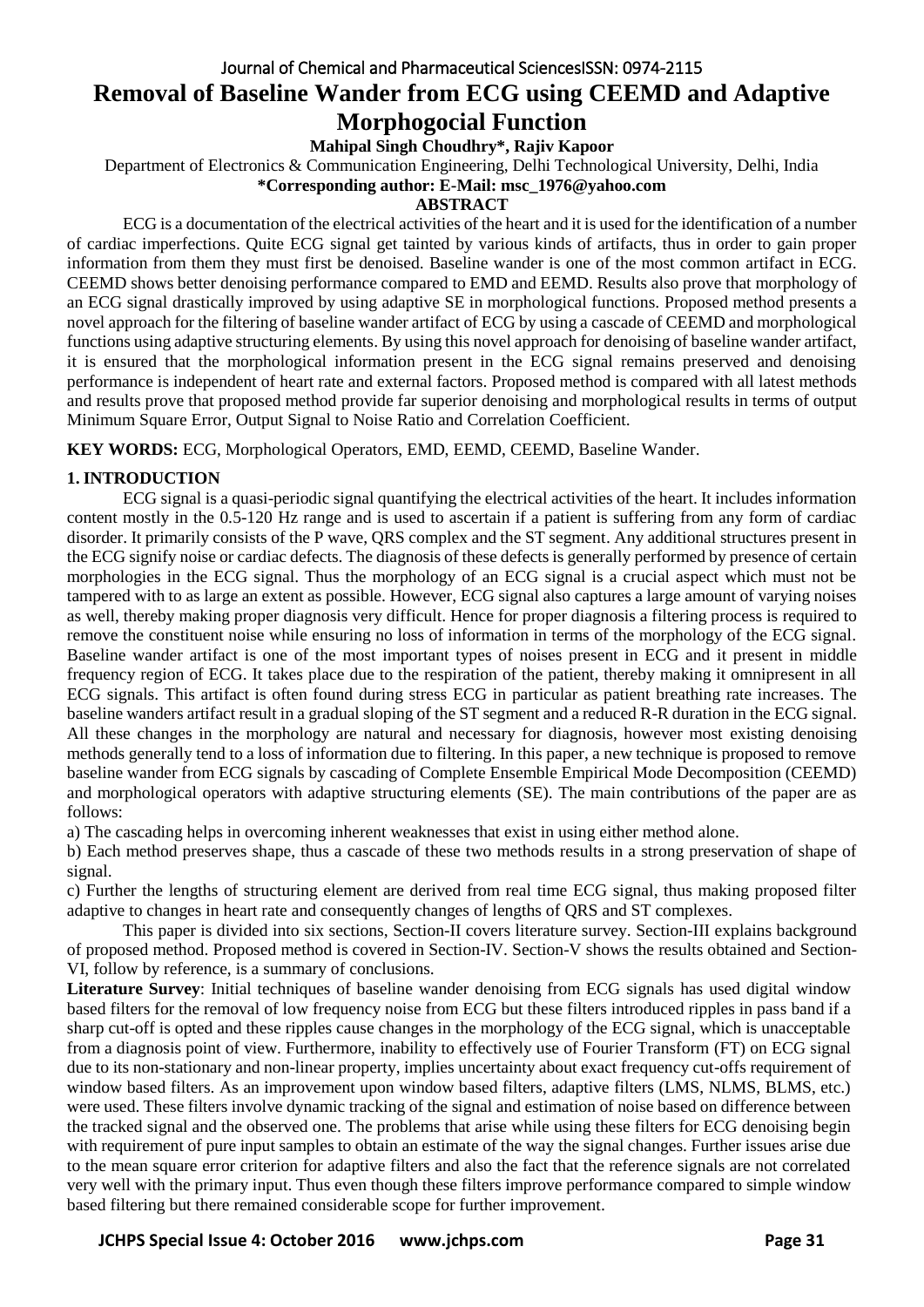#### Journal of Chemical and Pharmaceutical SciencesISSN: 0974-2115

Recent advancements in non-linear signal analysis using wavelets have led to the extensive use of wavelets in ECG denoising. The work initially proposed by Donoho (1995), was carried forward to the field of ECG denoising and many algorithms have been built over it. Traditional wavelet approach has been found to be ineffective for the removal of baseline wander noise as confirmed by Luong (2013). To address this issue a fuzzy rule based multi wavelet technique was proposed by Ho (2008), which helped in terms of optimization of pre and post filtering choices for a particular data set.

 Huang (1998), proposed a new technique, known as Empirical Mode decomposition (EMD) for analysis of non-linear non-stationary signals. This has been found to be very effective in ECG denoising and has been extensively used in several algorithms. However, most of the work using EMD has been done in relation to the removal of high frequency noises. Denoising of ECG signal using linear filtering especially Butterworth Low pass filter, gives better results when compare to direct denoising by EMD method. When EMD combined with adaptive filters, it gives better results compared to its combination with linear filters. A combination of EMD and wavelets is a very effective technique for ECG denoising. Further improvements are made upon this by Zhang (2010). In this work, he analyzes the energy of each IMF and accordingly detects the noisy IMF's and thus only the noisy IMF's are denoised using the wavelet based soft thresholding technique. All these techniques are generally applied to deal with the lower IMF's or high frequency components present in the signal and hence can't be used to deal with baseline wander.

EMD was first used in the paper by Zhi and Yu (2006), for the denoising of baseline wander. The residue signal was assumed to be an estimate of the baseline wander and this residue was removed to correct the noise signal. Further work in this field was done by Na Pan (2007). The signal was decomposed into 15 IMF's and it was considered that the last three IMF's contained mostly noise components so the baseline wander was removed by removal of last three components. The problems that arose with these works were the limited nature of tested signal and the lack of a proper system to find out number of noise effected IMFs. The major drawbacks present in EMD are its sensitivity to noise and the property of mode mixing which introduces error in the taken signal. Hence to overcome these Huang proposed a system of Ensemble Empirical Mode Decomposition (EEMD) and this was improved upon for denoising of ECG however EEMD also faced most of the same problems of EMD in terms of insufficient denoising strength on its own.

The use of Morphological operators has wide applications in image processing. Chee-Hung (1989), used morphological operators first time for denoising of biomedical signals. Building on this work, OGUZ (1992), in his paper title "A morphology based algorithm for baseline wander elimination in ECG records" used an opening operation followed by closing. The opening operations was used to extract the positive pulses such as P, R, T and U waves while the closing operation was used to remove the negative waves such as S wave. The primary drawback with this approach was the use of an ECG like but not pure ECG signal for analysis. Further the use of a disk shaped structuring element (SE) was a poor approximation for a real ECG. In another paper by Sun (2003), neonatal ECG signals were picked up for analysis. The aim of this paper was to successfully preserve the QT interval present. Opening and closing operations were used in tandem and then averaged to remove the QRS complex and leave with the QT complex. This was then fed as the structuring element for the second stage of morphological filtering. This work, while addressing the drawbacks of previous works, aims at the study of neonatal ECG signals only and need to be generalized.

A more recent approach was outlined by Zhongguo Liu (2011), here the morphologies present in the ECG signals were removed in two steps by using opening and closing operations in tandem and then taking the average. First the QRS complex is removed and then the P and T pulses are removed. Linear structuring elements are used in accordance with the available biological data. The major limitation being here that the ECG being a quasi-periodic and dynamic signal, the pulse widths are not fixed and keep on varying, hence a more adaptive structuring element are required. This problem is especially observed in the case of stress ECG's, where there is an inherent baseline drift, an upward slope in the ST interval and a clear change in the lengths of the QRS and ST segments. The major advantages however lie in the computational simplicity present in the use of morphological operators, further the ability of these operators to retain morphological information present in the signal is crucial.

It was found that EMD and Morphological functions alone has limited ECG denoising capacity so Mahipal (2016), proposed a new method for ECG baseline denoising by combining EMD with morphological functions to fetch optimum results. It is observed by them that performance of baseline denoising from ECG can be improved by using EEMD in place of EMD and by using adaptive SE for morphological operators.

#### **Back ground:**

**Complete Ensemble Empirical Mode Decomposition**: EMD is a method of analyzing non-linear and nonstationary signals and it is a fully adaptive and data driven technique. However, it experiences some problems such as the presence of oscillations of very dissimilar amplitude in a mode or the presence of very similar oscillations in different modes; this is known as "mode-mixing". To overcome mode mixing issues, a new method, known as Ensemble Empirical Mode Decomposition (EEMD). In EEMD, an ensemble of the original signal is taken by adding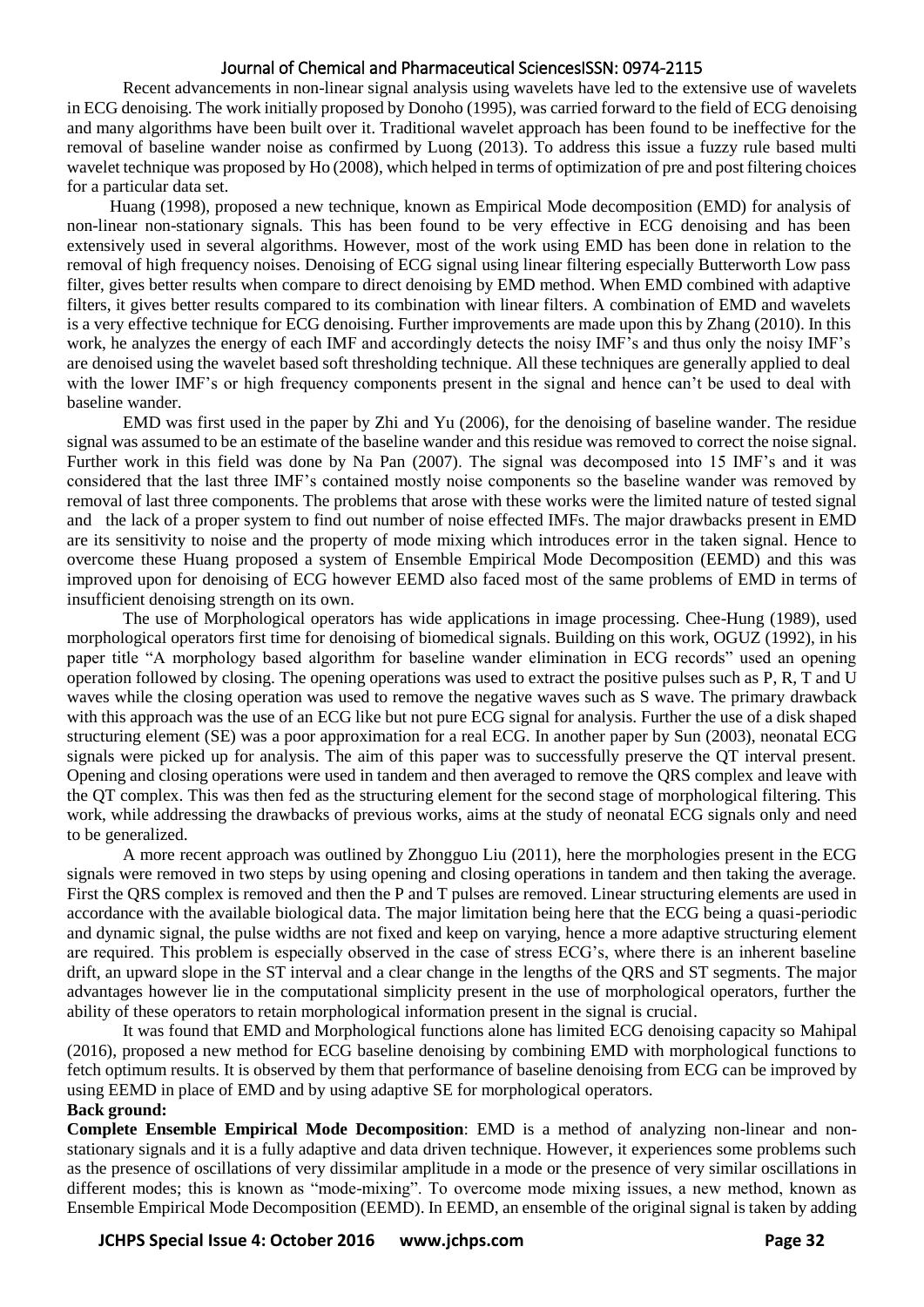## Journal of Chemical and Pharmaceutical SciencesISSN: 0974-2115

various instances of Gaussian white noise to it. These instances are then broken down using EMD and the average over the entire ensemble is taken. Problem of mode mixing and oscillations is solved by averaging of IMFs. However EEMD also has a few problems of its own like it is computationally very expensive and due to uneven number of modes over all the ensemble, the final amplitudes associated with the IMF's is greatly reduced. Thus a more advanced technique known as Complete Ensemble Empirical Mode Decomposition (CEEMD) is used for decomposition of ECG into IMFs. In CEEMD, breakup of a signal into its constituent IMFs is performed in following manner:

a) Using EMD, decompose K realizations  $(x[n] + \varepsilon w^k[n])$  of the base signal plus added white Gaussian noise to obtain their first modes and thereby create an ensemble of first IMFs by average over to obtain first true IMF using following formula

$$
I\widetilde{MF_1[n]} = \frac{1}{K} \sum_{k=1}^{K} IMF_1^k \tag{1}
$$

b) At the first stage, the first residue is calculated by

 $r_1[n] = x[n] - I\widetilde{MF_1[n]}$  (2)

c) For the second stage of CEEMD, this residue signal is consider as base signal and create an ensemble of k realizations of the residue with Gaussian white noise, the first IMF for each element is obtained and averaged over to return second true IMF, which is written as

$$
I\widetilde{MF_2[n]} = \frac{1}{K} \sum_{k=1}^{K} E_1(r_1(n) + \varepsilon_1 E_1(w^k[n])) \quad (3)
$$

d) Similar to above mentioned equation now calculate second residue. This will then form the basis for the third true IMF.

e) Continue the above mentioned steps until further decomposition is no longer possible.

f) Subtract all the obtained true IMF's to obtain the final residue.

Initial ECG signal can be considered as sum of the true IMF's and the remaining residue. Initial ECG signal is given by

$$
x(n) = \sum_{i=1}^{N} c_i(n) + d \tag{4}
$$

CEEMD results in much improved computational complexity and a reduced ensemble size, further the low mode amplitude problem is not experienced due to the fact that only first mode is searched at each realization of this method. This method guarantees almost zero reconstruction error. This is very important feature of this method, which ensures that no information is lost while working with biological signals such as ECG and it prove superiority of CEEMD over EMD and EEMD for removal of baseline wander from ECG. Results also prove same conclusion regarding CEEMD.

**Adaptive Morphological Operators:** Mathematical morphology is a powerful process for the numerical analysis of geometric structures. It consists of numerous algorithms designed to obtain information concerning shape and size from a geometric object. Selected Structuring Element (SE) is the most important feature of these filters and by varying the shape and size of the SE, it enables to obtain information from the non-linear signal. Erosion and Dilation are the fundamental morphological operators upon which the more advanced processes and filtering techniques are based. They are

**Erosion**: It is used to find matches of a SE in the signal under consideration and defined as

$$
f \bigoplus l(n) = max(f(n - i) + g(i)) \tag{5}
$$

**Dilation**: It is generally used to fill small pits in the signal and perform smoothing and defined as

$$
f\theta l(n) = \min(f(n+i) - g(i))
$$
 (6)

Two important operations known as opening and closing, derived from the erosion and dilation operators, are used in proposed method and they are defined as

$$
\text{Opening: } (f^{\circ}l)(n) = (f\theta l\oplus l)(n) \tag{7} \n\text{Closing: } (f \cdot l)(n) = (f\oplus l\theta l)(n) \tag{8}
$$

Opening operation is responsible for the removal of peaks and smoothening of the contour. Closing handles removal of pits and discontinuities.

#### **2. PROPOSED METHOD**

The algorithm consists of passing the noisy signal through cascaded CEEMD and adaptive morphological filters and has following steps:-

a) Decomposition of Noisy ECG signal into constituent IMFs using CEEMD.

b) Dropping of artifactual IMFs and partial reconstruction of ECG signal for partial denoising.

c) Extraction of lengths of QRS complex and ST segment.

d) First phase of morphological filtering using QRS complex length as length of SE.

e) Second phase of morphological filtering using ST segment length as length of SE.

f) Subtraction of the remaining residual signal from partially denoised signal obtained in Step 2.

g) Calculation of performance parameters (SNR, MSE and correlation) from the output signal.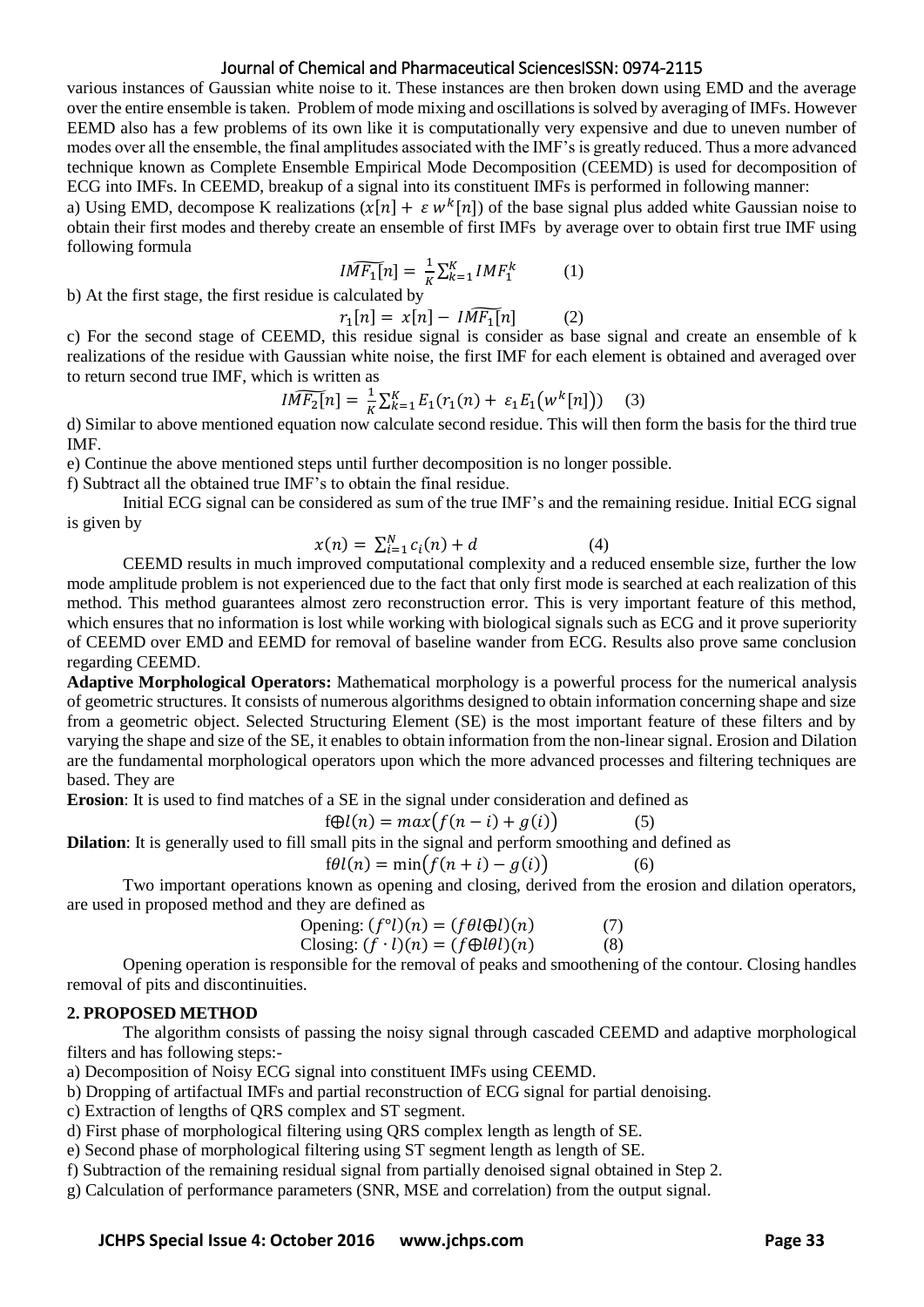

**Step 1**: Noisy ECG is decomposed into N true IMFs using CEEMD operation

$$
x_{original}(n) = \sum_{i=1}^{N} c_i(n) + d \qquad (9)
$$

**Step 2**: To perform partial filtering, a set of IMFs is chosen to drop. Based on experimental data, the value of lower IMFs (m) to be discarded is obtained as

$$
m = round(0.38 N) \qquad (10)
$$

This number is obtained by testing real time ECG signals with known noise added to them. Various fractions of the total number of modes are dropped and it is observed that on an average, maximum SNR and correlation are obtained using 0.38. Thus, the CEEMD filtered ECG signal is given as

$$
\overline{x}_{\text{ceemd}}(n) = \sum_{i=1}^{N-m} c_i(n) \qquad (11)
$$

This is partially filtered ECG signal. The aim behind partially filtering it is to ensure that no shape related information is lost.

**Step 3**: The morphological filters have been divided into two steps, one to remove QRS complex and other to remove ST wave. This is done because if all the features are removed at once, it may give rise to severe distortion and loss of information. Linear SEs are used because they are found to be more accurate for denoising ECG signals. A simple artifact analysis algorithm using a wavelet breakdown and identification of ECG components, is used to determine the lengths of the complexes and hence the structuring elements. It is a fully adaptive method in which position of peaks is located and then average length of complexes is obtained based on the number of samples between peaks. The length of the QRS complex is defined as the number of samples between the onset of the Q wave and the onset of the S wave. By obtaining the locations of S and T peaks, length of ST interval is calculated.

**Step 4**: The partially filtered ECG signal is now applied to the first morphological filter. Based on the length of a QRS complex obtained from the real time ECG signal as mentioned earlier, a linear structuring elements (SE1) of length '*l*1'is used. QRS complex removed ECG signal is given by

$$
\bar{x}_{mp1}(n) = \{ (\bar{x}_{ceemd}^{\circ} l1 \cdot l1)(n) + (\bar{x}_{ceemd} \cdot l1^{\circ}l1)(n) \}/2 \quad (12)
$$

**Step 5**: The QRS complex removed ECG signal is then applied to a second morphological function to remove the ST wave. ST interval of partially filtered ECG signal is used as length of structuring elements for second morphological filter, '*l*2'. ST segment removed ECG signal is given

$$
\bar{x}_{mp2}(n) = \left\{ (\bar{x}_{mp1}^{\circ}{}^{2} \cdot l2)(n) + (\bar{x}_{mp1}^{\circ}{}^{1} \cdot l2^{\circ}l2)(n) \right\} / 2 \quad (13)
$$

This signal does not contain any of the characteristic ECG segments. It is an estimate of the total remaining baseline noise present in the original signal.

**Step 6**: This obtained noise signal is subtracted from the initially denoised ECG signal to achieve the clean or denoised ECG signal, which is given by

$$
x_{denoised}(n) = \bar{x}_{ceemd}(n) - \bar{x}_{mp2}(n) \qquad (14)
$$

**Step 7**: For clean ECG output signal, performance parameters are calculated as

(i) Output Mean Square Error, 
$$
MSE = \Sigma(x_{original} - x_{denoised})^2
$$
 (15)

(ii) Output Signal to Noise Ratio, SNR (dB) =  $10 * \log \frac{70}{(X_{original} - X_{denoised})^2}$  (16) X<sup>2</sup>original

To compare performance of proposed method, same process is carried out for testing using various combinations of cascading using EMD and EEMD also and also all three types of morphological operators, static, partially adaptive and fully adaptive.

#### **3. RESULTS**

X-axis shows number of samples and Y-axis shows amplitude of signal. Table.1 shows corresponding results of ECG baseline wander denoising method using EMD, EEMD and CEEMD.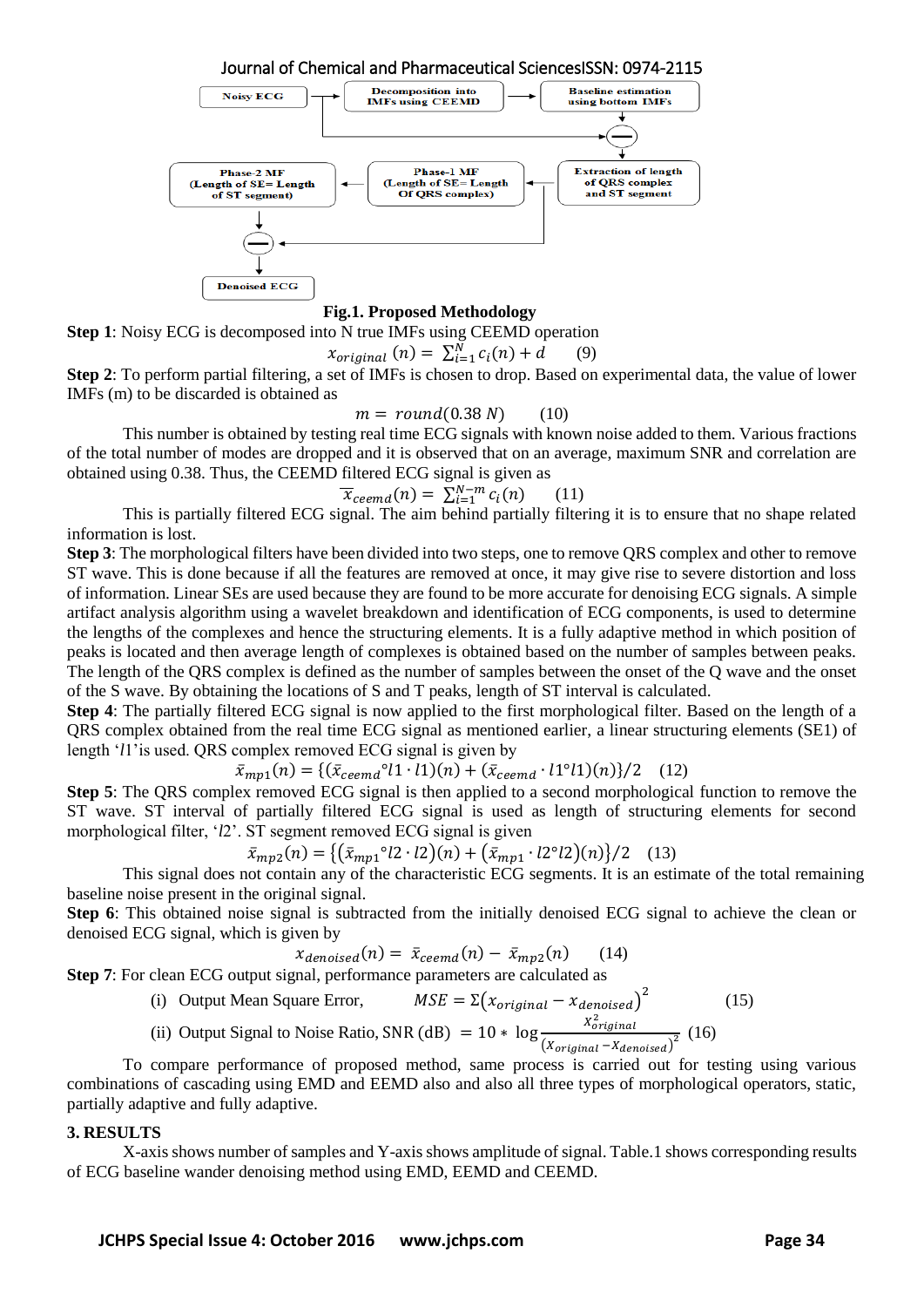Journal of Chemical and Pharmaceutical SciencesISSN: 0974-2115

| $-5$   | 500 | 1000 | 1500 | 2000 | <b>2500</b><br>(a) | 3000                      | 3500 | 4000 | 4500 | 5000 |
|--------|-----|------|------|------|--------------------|---------------------------|------|------|------|------|
| $-2$   | 500 | 1000 | 1500 | 2000 |                    | 2500                      | 3000 | 3500 | 4000 | 'nо  |
| $-2$   |     |      |      |      |                    | (b)                       |      |      |      |      |
|        | 500 | 1000 | 1500 | 2000 | 2500<br>(c)        | 3000                      | 3500 | 4000 | 4500 | 5000 |
| $\sim$ | 500 | 1000 | 1500 | 2000 | 2500               | 3000<br><b>STATISTICS</b> | 3500 | 4000 | 4500 | 5000 |

**Fig.2 (a) Noisy signal (b) Denoised signal using EMD (c) Denoised signal using EEMD (d) Denoised signal using CEEMD**

| <b>EMD</b> | <b>Method</b><br><b>EEMD</b> |              |
|------------|------------------------------|--------------|
|            |                              |              |
|            |                              | <b>CEEMD</b> |
| 0.0023     | 0.0020                       | 0.0018       |
| 24.5055    | 28.2483                      | 30.3593      |
| 0.8825     | 0.9153                       | 0.9374       |
|            |                              |              |

(Input SNR =  $-16.2870$  dB; Input MSE = 0.4096)

Fig.3 shows corresponding plots of denoised ECG using morphological functions with various levels of adaptiveness. X-axis shows number of samples and Y-axis shows amplitude of signal. The table.2 shows corresponding results with various levels of adaptiveness of morphological functions for ECG baseline wander denoising.

| 횲  | o<br>-5   |     |      |      |      |                    |             |      |         |         |      |
|----|-----------|-----|------|------|------|--------------------|-------------|------|---------|---------|------|
|    | $\sigma$  | 500 | 1000 | 1500 | 2000 | 2500<br>(a)        | 3000        | 3500 |         | 4500    | 5000 |
| 죓  |           |     |      |      |      |                    |             |      |         |         |      |
|    | $-2$<br>ō | 500 | 1000 | 1500 | 2000 | 2500<br>(b)        | 3000        | 3500 | 4000    | $-500$  | 5000 |
| 흞  |           |     |      |      |      |                    |             |      |         |         |      |
|    | $-2$<br>õ | 500 | 1000 | 1500 | 2000 | 2500<br>(c)        | 3000        | 3500 | $-1000$ | 4500    | 5000 |
| 意味 |           |     |      |      |      |                    |             |      |         |         |      |
|    | $-2$<br>a | 500 | 1000 | 1500 | 2000 | 2500               | 3000<br>(d) | 3500 |         | $-1500$ | 5000 |
| 죓  | o         |     |      |      |      |                    |             |      |         |         |      |
|    | $-2$<br>õ | 500 | 1000 | 1500 | 2000 | 2500<br><b>(e)</b> | 3000        | 3500 | $A$ OCH | 4500    | 5000 |

**Fig.3 (a) Noisy Signal (b) Denoised signal using static morphological operators (c) Denoised signal using QRS adaptive morphological operators (d) Denoised signal using ST adaptive morphological operators (e) Denoised signal using fully adaptive morphological operators**

**Table.2. Comparision between different types of morphological functions (MF)**

| <b>Parameter</b>               | Method  |         |         |         |  |  |  |
|--------------------------------|---------|---------|---------|---------|--|--|--|
|                                | Case 1  | Case 2  | Case 3  | Case 4  |  |  |  |
| Output MSE                     | 0.0027  | 0.0024  | 0.0024  | 0.0022. |  |  |  |
| Output SNR (Db)                | 20.8442 | 23.5292 | 22.7893 | 25.6805 |  |  |  |
| <b>Correlation Coefficient</b> | 0.8732  | 0.9027  | 0.8983  | 0.9184  |  |  |  |

(Input  $SNR = -16.2870$  Db; Input  $MSE = 0.4096$ )

# Case 1: Static MF (SE1= 0.11Fs; SE2= 0.3 Fs)

# Case 2: Partially Adaptable MF-1 (SE1 = ORS Interval;  $SE2 = 0.3$  Fs)

# Case 3: Partially Adaptable MF-2 ( $SE1 = 0.11$ Fs;  $SE2 = ST$  Segment)

# Case 4: Fully Adaptable MF (SE1= QRS Interval; SE2 = ST Segment)

The filtering properties change as move from a static function, to one in which the first stage is adaptive, then one in which the second stage is adaptive and finally the fully adaptive model. As can be clearly seen, adaptability enhances the denoising property of filter with the fully adaptive filter giving the best results.

Fig.4 shows plots of denoised ECG using different cascaded combination. X-axis shows number of samples and Y-axis shows amplitude of signal. Table.3 shows corresponding results of different cascaded combinations for ECG baseline wander denoising.

|   |         | 500 | 1000 | 1500 | 2000 | 2500 | 3000<br>(a)                                      | 3500 | 4000 | 4500 | 5400 |
|---|---------|-----|------|------|------|------|--------------------------------------------------|------|------|------|------|
| 궅 | A.      | 500 | 1000 | 1500 | 2000 |      |                                                  | 3000 | 3500 | 4000 | 4500 |
|   |         |     |      |      |      |      | $\ddot{\mathbf{a}}$                              |      |      |      |      |
|   |         | 500 | 1000 | 1500 | 2000 | 2500 | $(c)$ <sup>3000</sup>                            | 3500 |      | 4500 | 5001 |
|   | $^{+2}$ | 500 | 1000 | 1500 | 2000 | 2500 | $(d)$ <sup>3000</sup>                            | 3500 |      | 4500 | 5000 |
| ₽ | ×.      | 500 | 1000 | 1500 | 2000 |      | $\overline{\overset{\text{2500}}{(\mathbf{e})}}$ | 3000 | 3500 | 4000 | 4500 |
| 쿹 | ×.      | 500 | 1000 | 1500 | 2000 | 2500 | 3000                                             | 3500 |      | 4500 | 500  |
|   |         |     |      |      |      |      | (f)                                              |      |      |      |      |
|   |         | 500 | 1000 | 1500 | 2000 | 2500 | $7 - 13000$                                      | 3500 | 4000 | 4500 | 5001 |

**Fig.4 (a) Noisy signal (b) Denoised signal using EMD and static morphological operators (c) Denoised signal using EEMD and static morphological operators (d) Denoised signal using CEEMD and static morphological operators (e) Denoised signal using EMD and adaptive morphological operators (f) Denoised signal using EEMD and adaptive morphological operators (g) Denoised signal using CEEMD and adaptive morphological operators.**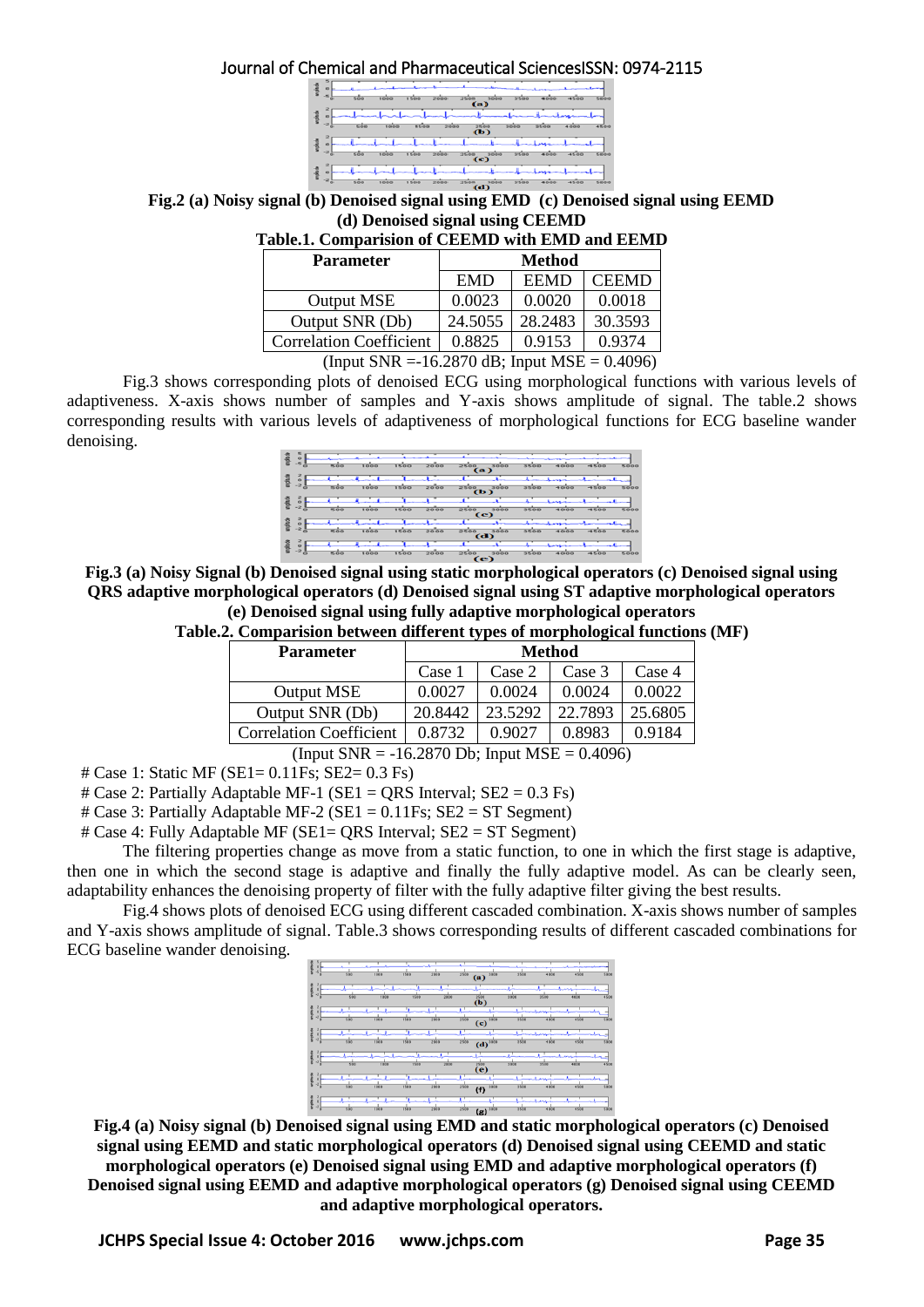| Journal of Chemical and Pharmaceutical Sciences SSN: 0974-2115               |  |
|------------------------------------------------------------------------------|--|
| Table.3. Comparision between performances of different cascaded combinations |  |

| <b>Parameter</b>               | Method            |        |        |        |        |        |  |  |  |  |
|--------------------------------|-------------------|--------|--------|--------|--------|--------|--|--|--|--|
|                                | Case <sup>'</sup> | Case 2 | Case 3 | Case 4 | Case 5 | Case 6 |  |  |  |  |
| Output MSE                     | ን 002             |        | 0.0015 |        |        |        |  |  |  |  |
| Output SNR (dB)                | 26.369            | 32.314 | 34.596 | 36.196 | 38.257 |        |  |  |  |  |
| <b>Correlation Coefficient</b> | 0.8869            | 0.9261 | 0.9427 |        | ).9406 | 0.9656 |  |  |  |  |
|                                |                   |        |        |        |        |        |  |  |  |  |

(Input  $SNR = -16.2870$  Db; Input  $MSE = 0.4096$ )

# Case 1: EMD & Static MF

# Case 2: EEMD & Static MF

# Case 3: CEEMD & Static MF

# Case 4: EMD & Adaptive MF

# Case 5: EEMD & Adaptive MF

# Case 6: CEEMD & Adaptive MF

It can be clearly seen, adaptability enhances the denoising property of filter in cascaded combination also and cascaded combination of CEEMD and adaptive filter gives the best results.

## **4. CONCLUSION**

Results clearly indicate a superior performance of the proposed denoising algorithm over all latest methods for a wide range of ECG data. The algorithm shows significantly improved results over existing methods while testing on real stress ECG signals. The main points of advantage observed are the efficiency in removal of the Baseline Wander noise coupled with the preservation of the morphology of the ECG signal. Further the ability to adapt towards changes in heart rate is another major advantage. The main contributory factors for this advantage are the nature of both of the filters applied. Future work in this area could include reduction in computation times of CEEMD. Despite the fact that a modified and faster version of EEMD is used in proposed method, there is further scope for reduction in the computation time.

#### **REFERENCES**

Alfaouri M, and Daqrouq K, Electrocardiogram (ECG) Signal denoising by Wavelet Transform thresholding, American Journal of Applied Sciences, 5 (3), 2008, 276-281.

Boudraa A.O, Cexus J-C, EMD Based signal filtering, IEEE Transactions on instrumentation and measurement, 56 (6), 2007.

Chacko A, and Ari S, Denoising of ECG signals using Empirical Mode Decomposition based technique, IEEE-International conference on Advances in Engineering, Science and Management (ICAESM -2012), 2012, 6-9.

Changnian Zhang, Xia Li, and Mengmeng Zhang, A novel ECG signal denoising method based on Hilbert Huang Transform, International Conference on Computer and Communication Technologies in Agriculture Engineering, CCTAE-2010, 2010, 284-287.

Chavan M.S, Agarwala R.A, and Uplane M.D, Application of Chebyshev Type II Digital Filter For Noise Reduction In ECG Signal, Proceedings of the 5th WSEAS Int. Conf. on Signal Processing, Computational Geometry & Artificial Vision, Malta, 2005.

Chavan M.S, Agarwala R.A, and Uplane M.D, Digital Elliptic Filter Application For Noise Reduction In ECG Signal, 4th WSEAS International Conference on Electronics, Control and Signal Processing, Miami, Florida, USA, 2005, 58-63.

Chee Hung Henry Chu and Edward J Delp, Impulsove noise suppression and background normalization of ECG signals using morphological operators, IEEE transactions in biomedical engineering, 36 (2), 1989, 262-273.

Ching-Haur Chang, Kang-Ming Chang, and Hsien-Ju Ko, Cancellation of high frequency noise in ECG signals using Adaptive filter without external reference, Proceedings of International Conference on Biomedical Engineering and Informatics, Yantai, 2010, 787-790.

Chmelka L, and Kozumpik J, Wavelet Based Wiener Filter for Electrocardiogram signal denoising, IEEE computers in cardiology, 2005, 771-774.

Donoho D.L, Denoising by soft thresholding, IEEE Trans Inform Theoy, 14 (3), 1995, 612-627.

Gurpreet Singh, Gagandeep Kaur, Vineet Kumar, ECG Denoising Using Adaptive selection of IMFs through EMD and EEMD, ICDSE, 2014.

Ho C.Y-F, Ling B.W-K, Wong T.R-L, Chan A.Y-P, Tam K.S, Fuzzy rule based multi-wavelet Electrocardiogm (ECG) denoising, Fuzzy Systems, IEEE international Conference, 2008, 1064-1068.

**JCHPS Special Issue 4: October 2016 www.jchps.com Page 36**